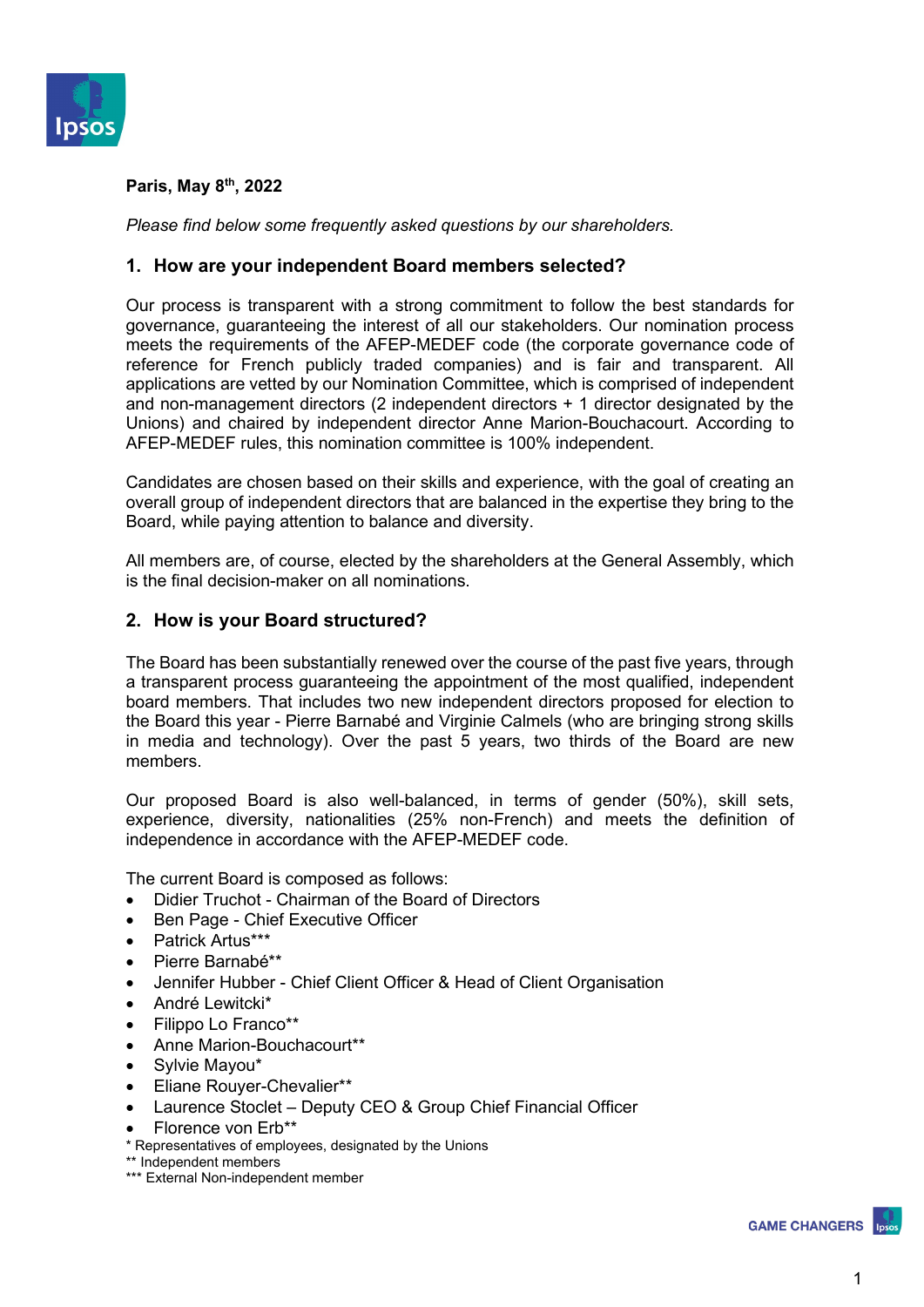

# **3. Are the functions of Chairman and CEO separated?**

Absolutely. As part of a process of continuous improvement of the governance over the past five years, a transition has been completed and Didier Truchot, Chairman of the Board, stepped down from his role as CEO in 2021. Ben Page has been appointed in September 2021 as the new CEO with effect 15<sup>th</sup> November 2021.

Ben Page has been with Ipsos since 2005, when the British research company MORI, specialized in social and public opinion research, was acquired by our Company. He was one of the main managers of the company. Under his leadership since 2009, Ipsos MORI has tripled its revenues and has become a major reference in its market. In 2021, Ipsos MORI accounted for nearly 20% of the group's revenues and more than 20% of its operating income.

### **4. Why is your CEO also a board member?**

Ben Page brings a depth of expertise of our sector and a record of successfully leading our business and growth. His first few months as CEO illustrate his ability to lead our transformation as demonstrated by our financial results.

IPSOS operates in a niche and complex sector. His expertise and experience is very important in our discussions between directors.

#### **5. How was your current CEO nominated? What happened in September 2021?**

In September, in the transition phase to prepare for the arrival of the candidate initially chosen, discussions revealed diverging strategic views that led the Board to the shared conclusion that it was better not to confirm the candidate originally chosen in July 2021. Instead the Board completed the planned managerial transition with a new CEO, in the person of Mr. Ben Page, who had been the selected preferred internal candidate.

The stock price performance, and performance of the business, since then demonstrates the broad support and progress Mr. Page has as CEO.

# **6. What are the counterbalances within your Board to management?**

If the two new independent directors proposed to the Board this year - Pierre Barnabé and Virginie Calmels are elected, the Board will comprise 50% of independent board members.

Furthermore, we have 3 committees (Audit, Nomination & Compensation, and Corporate & Social Responsibility), all of them chaired by independent directors and mainly composed by independent directors.

All of these individuals, well-recognized for their skills and experience, are highly capable of sharing their views. That has been borne out by the performance of the group in this complex environment.

# **7. Is your Chairman involved in the day-to-day management of the business?**